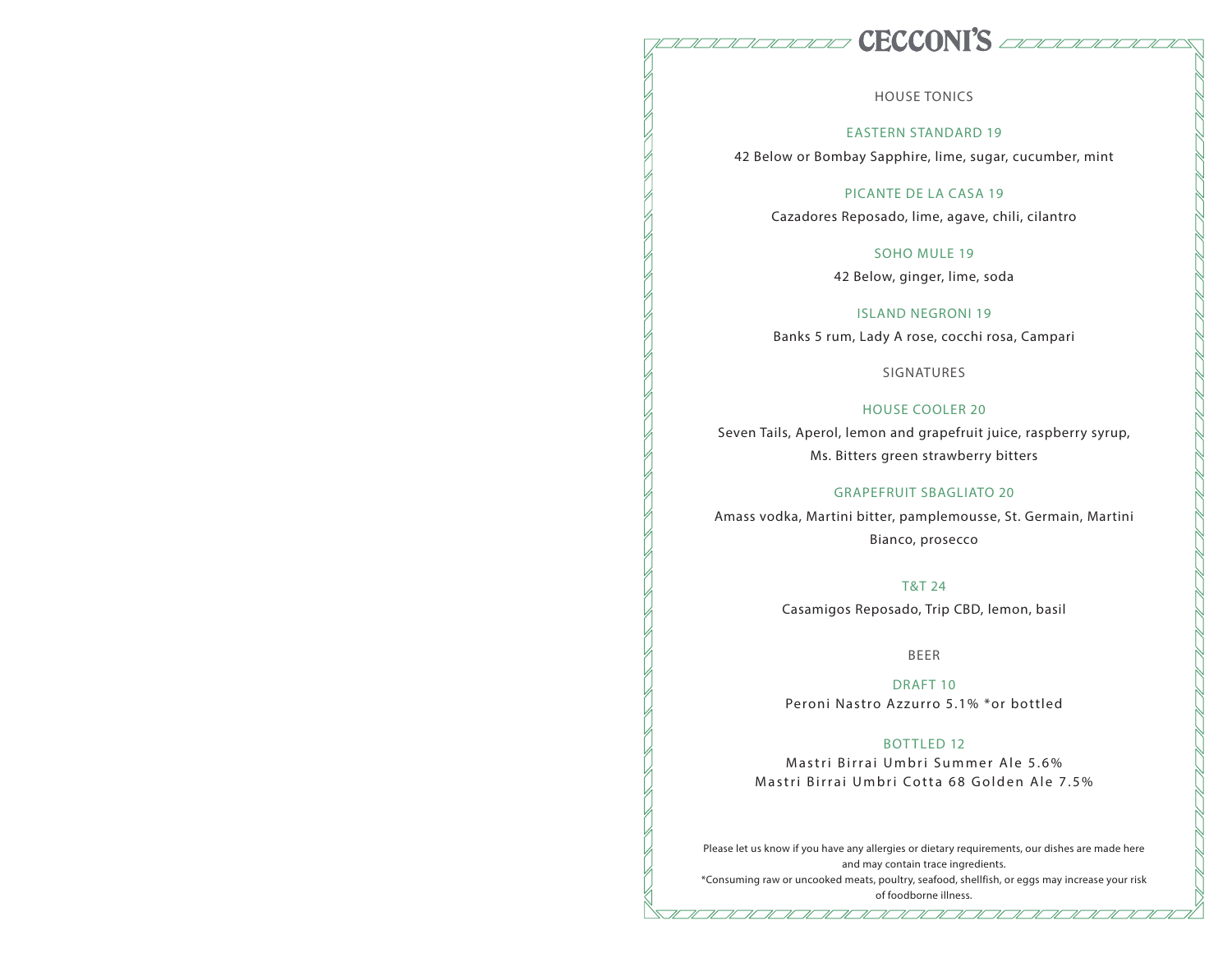# www.coming CECCONI'S accountance

| <b>VODKA</b>             |    | <b>TEQUILA SILVER</b>      |    |
|--------------------------|----|----------------------------|----|
| 42 BELOW                 | 15 | <b>CAZADORES SILVER</b>    | 14 |
| AMASS                    | 18 | <b>CASAMIGOS SILVER</b>    | 20 |
| TITO's                   | 19 | AVIÓN SILVER               | 20 |
| <b>GREY GOOSE</b>        | 19 | EL TESORO BLANCO           | 21 |
| <b>GREY GOOSE CITRON</b> | 20 | PATRON SILVER              | 22 |
| <b>ABSOLUT ELYX</b>      | 19 | <b>TEQUILA REPOSADO</b>    |    |
| <b>HAKU</b>              | 20 | <b>CAZADORES REPOSADO</b>  | 19 |
|                          |    | <b>CASAMIGOS REPOSADO</b>  | 21 |
| <b>GIN</b>               |    | PATRON REPOSADO            | 23 |
| <b>BEEFEATER</b>         | 14 | <b>CLASE AZUL</b>          | 52 |
| <b>BOMBAY DRY</b>        | 14 |                            |    |
| <b>ROKU</b>              | 13 | <b>TEQUILA ANEJO</b>       |    |
| <b>PLYMOUTH</b>          | 17 | <b>CASAMIGOS ANEJO</b>     | 23 |
| <b>SIPSMITH</b>          | 17 | PATRON ANEJO               | 26 |
| <b>BOMBAY SAPPHIRE</b>   | 18 | AVIÓN RESERVA 44           | 50 |
| AMASS                    | 19 |                            | 59 |
| <b>HENDRICK'S</b>        | 20 | DON JULIO 1942             |    |
| <b>MONKEY 47</b>         | 25 | <b>CASA DRAGONES JOVEN</b> | 91 |
|                          |    | <b>MEZCAL</b>              |    |
|                          |    | <b>DEL MAGUEY VIDA</b>     | 15 |
|                          |    | <b>AGUA MAJICA</b>         | 20 |
|                          |    | <b>ROSALUNA</b>            | 21 |
|                          |    | <b>CASAMIGOS</b>           | 24 |
|                          |    | DEL MAGUEY VIDA CHICICAPA  | 26 |

AGUA MAJICA 18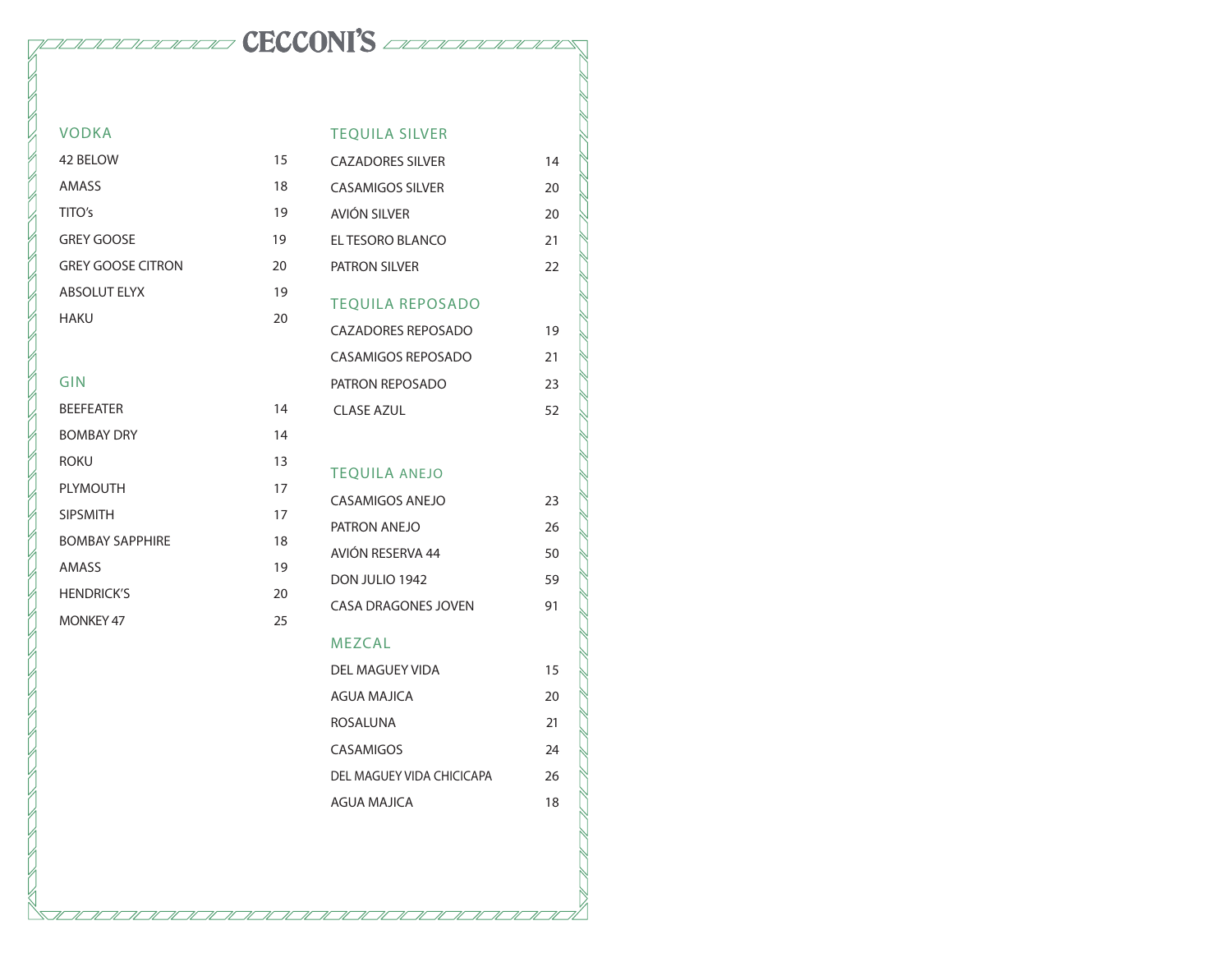# 10000000000 CECCONI'S 000000000000

# BOURBON **JIM BEAM**

| JACK DANIFI'S             | 14 |
|---------------------------|----|
| OLD GRANDAD               | 14 |
| <b>BULLEIT</b>            | 15 |
| <b>MAKFR'S MARK</b>       | 17 |
| <b>KNOB CREEK</b>         | 17 |
| <b>BASIL HAYDEN'S</b>     | 21 |
| <b>ANGEL'S ENVY</b>       | 21 |
| KNOB CREEK SINGI E BARREI | 18 |
| <b>RYE WHISKEY</b>        |    |
| <b>BULLEIT RYF</b>        | 15 |
| <b>KNOB CREEK RYE</b>     | 19 |
| <b>JAPANESE WHISKY</b>    |    |
| <b>TOKI</b>               | 19 |
| <b>HIBIKI</b>             | 28 |
| HAKUSHU                   | 40 |
| IRISH WHISKEY             |    |

### SINGLE MALT SCOTCH WHISKY

14 ABERFELDY 12 15

| <b>JACK DANIEL'S</b>            | 14 | <b>GLENLIVET 12</b>           | 21  |
|---------------------------------|----|-------------------------------|-----|
| <b>OLD GRANDAD</b>              | 14 | LAPHROAIG 10                  | 23  |
| <b>BULLEIT</b>                  | 15 | <b>MACALLAN 12</b>            | 33  |
| <b>MAKER'S MARK</b>             | 17 | <b>HAIG CLUB</b>              | 32  |
| <b>KNOB CREEK</b>               | 17 | OBAN <sub>14</sub>            | 35  |
| <b>BASIL HAYDEN'S</b>           | 21 | <b>GLENLIVET 15</b>           | 35  |
| <b>ANGEL'S ENVY</b>             | 21 | <b>GLENLIVET NADURRA</b>      | 43  |
| <b>KNOB CREEK SINGLE BARREL</b> | 18 | <b>GLENLIVET 18</b>           | 57  |
|                                 |    | <b>GLENLIVET 21</b>           | 105 |
| <b>RYE WHISKEY</b>              |    | <b>GLENLIVET XXV</b>          | 125 |
| <b>BULLEIT RYE</b>              | 15 | <b>BI ENDED SCOTCH WHISKY</b> |     |
| <b>KNOB CREEK RYE</b>           | 19 | <b>DEWAR'S WHITE LABEL</b>    | 13  |
| <b>JAPANESE WHISKY</b>          |    | DEWAR'S 12                    | 17  |
| <b>TOKI</b>                     | 19 | CHIVAS <sub>12</sub>          | 19  |
| <b>HIBIKI</b>                   | 28 | <b>JW BLACK LABEL</b>         | 19  |
| <b>HAKUSHU</b>                  | 40 | DEWAR'S 15                    | 18  |
|                                 |    | DEWAR'S 18                    | 28  |
| <b>IRISH WHISKEY</b>            |    | CHIVAS <sub>18</sub>          | 37  |
| <b>TEELINGS</b>                 | 12 | <b>JW BLUE LABEL</b>          | 85  |
| <b>JAMESON</b>                  | 15 | CHIVAS <sub>25</sub>          | 95  |
| <b>REDBREAST</b>                | 28 |                               |     |
| <b>JAMESON BLACK BARREL</b>     | 17 |                               |     |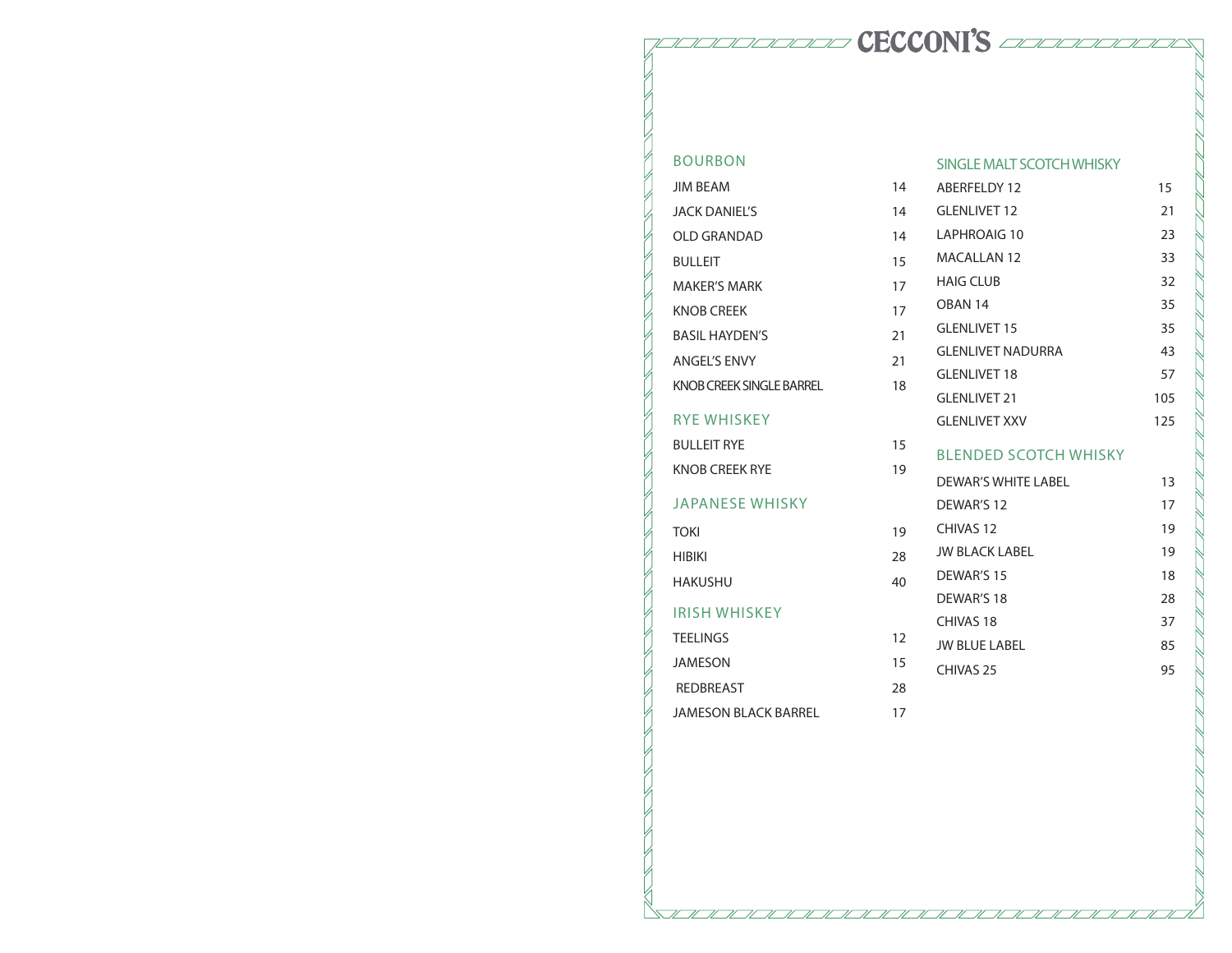# TELEVISION'S ECCONT'S

### RUM BACARDÍ SUPERIOR 14 BANKS 5 14 BACARDÍ OAKHEART 14 BACARDÍ 8 17 SANTA TERESA 1796 17 FACUNDO NEO 16 RON ZACAPA 23 19 BANKS 7 17 FACUNDO EXIMO 26 FACUNDO EXQUISITO 34 BACARDI RESERVA LIMITADA 36 FACUNDO PARAISO 65 COGNAC & BRANDY SEVEN TAILS 13 B&B 15 HENNESSY VS 21 D'USSE VSOP 23 MARTELL CORDON BLEU
(69) MARTELL XO 85

### LIQUEURS/ CORDIALS

| APEROL             | 13 | <b>PERNOD</b>            | 17 |
|--------------------|----|--------------------------|----|
| FERNET-BRANCA      | 13 | <b>GRAND MARNIER</b>     | 17 |
| LUXARDO MARASCHINO | 11 | SAMBUCA RAMAZOTTI        | 17 |
| <b>CAMPARI</b>     | 14 | AMARO MONTENEGRO         | 18 |
| <b>DISARONNO</b>   | 14 | <b>AVFRNA</b>            | 17 |
| KAHLÚA             | 13 | <b>DRAMBUIF</b>          | 17 |
| <b>ST-GERMAIN</b>  | 14 | AMARO NONINO             | 20 |
| <b>BAILEYS</b>     | 15 | <b>CHARTREUSE YELLOW</b> | 22 |
| <b>CYNAR</b>       | 15 | <b>CHARTREUSE GREEN</b>  | 24 |
|                    |    |                          |    |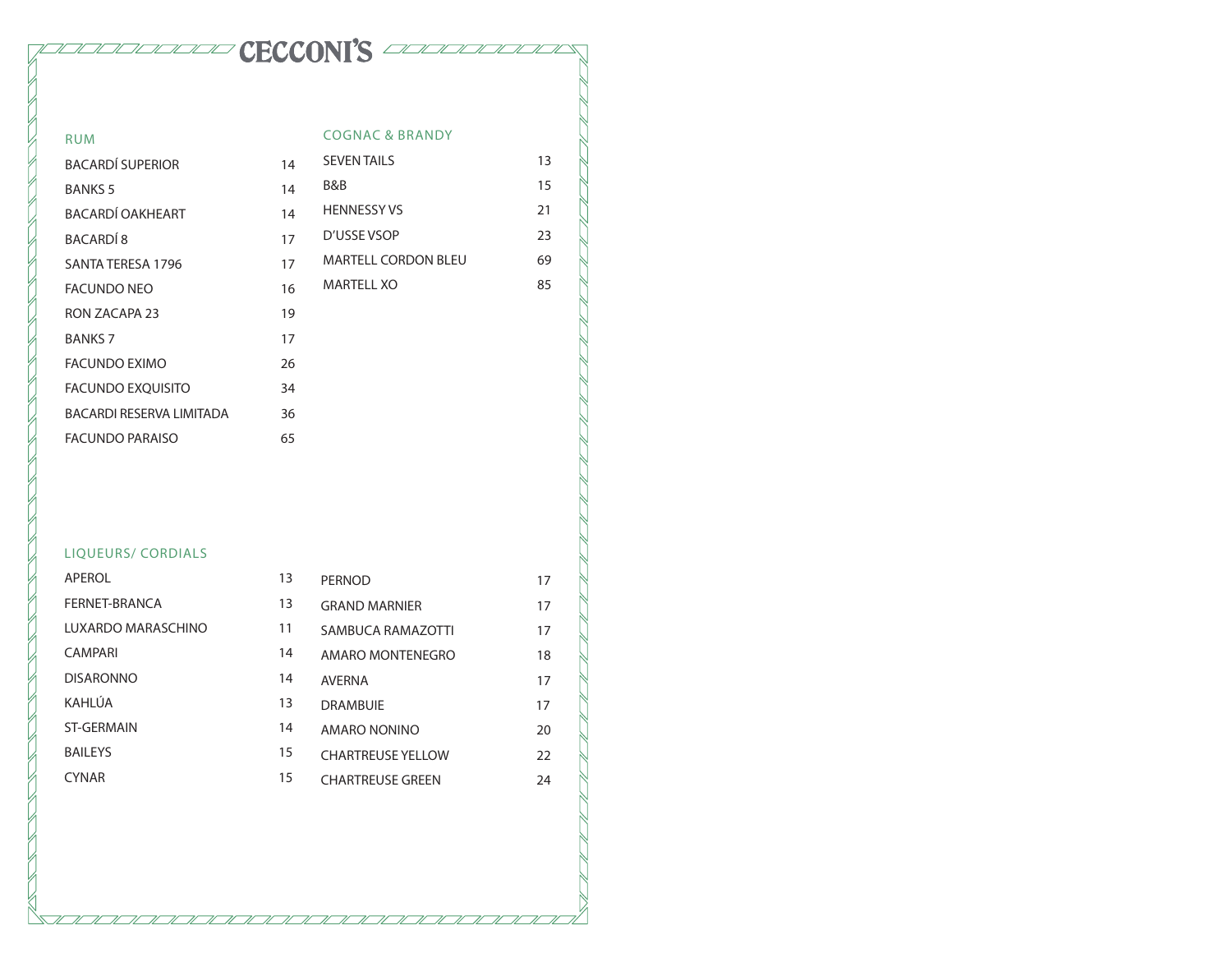PULULULULULU CECCONI'S AAAAAAAAA

# CHAMPAGNE

| PERRIER JOUET BELLE EPOOUE Brut        | 2013      | 250 |
|----------------------------------------|-----------|-----|
| PERRIER JOUET Belle Epoque Blason Rose | 2013      | 400 |
| YVES DEL PORTE Blanc de Blanc          | <b>NV</b> | 190 |
| RUINART Blanc de Blanc                 | <b>NV</b> | 209 |
| <b>RUINART Brut Rosé</b>               | <b>NV</b> | 215 |
| LAURENT PERRIFRE Brut Rosé             | <b>NV</b> | 225 |
| VEUVE CLICOUOT Brut Rosé               | <b>NV</b> | 248 |
| <b>VEUVE CLICQUOT La Grand Dame</b>    | 2012      | 300 |
| KRUG Brut Reims, Grande Cuvée          | <b>NV</b> | 560 |

# SMALL / LARGE FORMAT

7/7/7/7/7/

 $\overline{\mathscr{N}}$ 

### Wine

| BRIGALDARA Amarone Della Valpolicella Classico 375ml | 2013 | 95   |
|------------------------------------------------------|------|------|
| SAGRANTINO, PERTICAIA 1.5/                           | 2013 | 220  |
| BRUNELLO DI MONTALCIONO, Collosorbo 1.5/             | 2014 | 245  |
| BAROLO SERRALUNGA D'ALBA, Rivetto 1.5/               | 2015 | 340  |
| ANTINORI Guado al Tasso, Bolgheri Superiore 1.5/     | 2018 | 569  |
| ANTINORI Tignanello 1.5/                             | 2018 | 572  |
| CALON SEGUR Saint Stephe 1.5/                        | 2005 | 580  |
| ORNELLAIA Bolgheri Superiore 1.5/                    | 2016 | 1500 |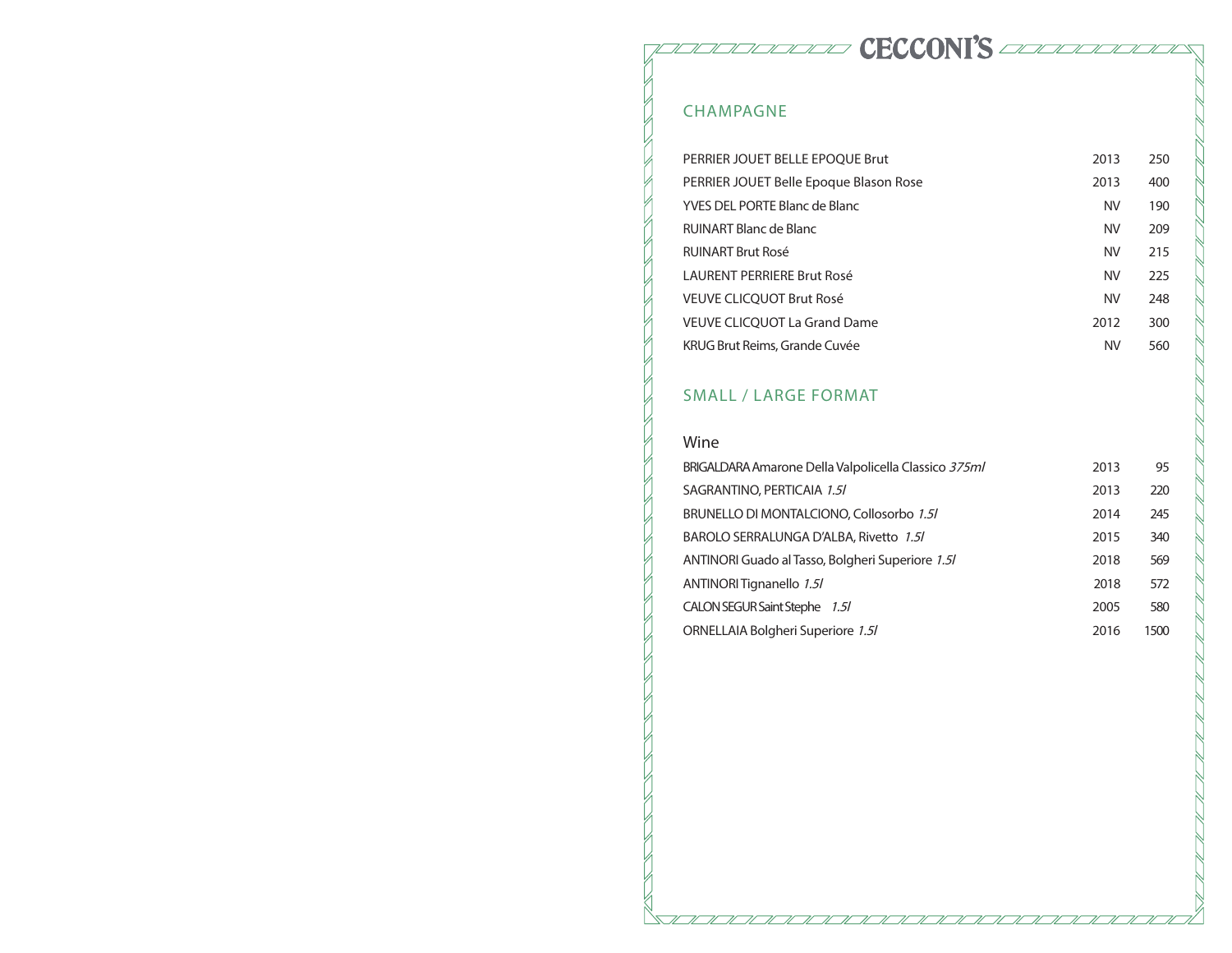## WHITE WINE

CECCONI'S AMAMANDER

## ITALY

| SAUVIGNON BLANC, GAJA Alteni di Brassica, Piedmont | 2018 | 340 |
|----------------------------------------------------|------|-----|
| CHARDONNAY, GAJA Gaia & Rey, Langhe                | 2019 | 480 |

# FRANCE

| Burgundy                                  |      |     |
|-------------------------------------------|------|-----|
| <b>BUISSON RENARD Pouilly fume'</b>       | 2015 | 299 |
| LOUIS LATOUR Corton-Charlemagne Grand Cru | 2018 | 480 |
| PAUL PERNOT Bâtard-Montrachet Grand Cru   | 2018 | 562 |

# UNITED STATES

| CHARDONNAY, FAR NIENTE Napa Valley | 2019 | -162  |
|------------------------------------|------|-------|
| INGLENOOK Blancaneaux Rutherford   | 2019 | - 173 |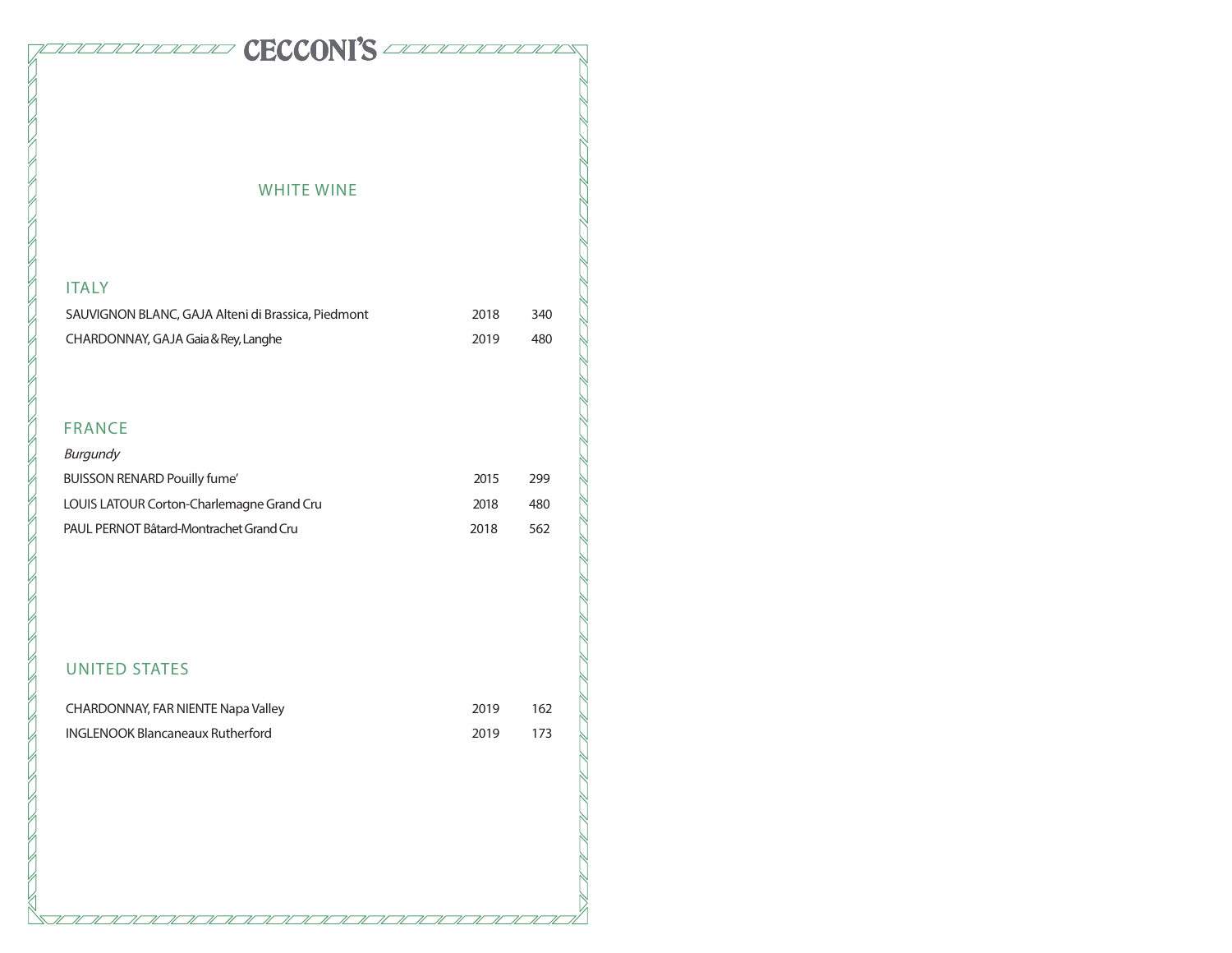# RED WINE

**PECCONI'S** Advised to the property of the CECCONI'S and the second that the second the second that the second of the second temperature of the second of the second of the second of the second of the second of the second o

# ITALY

| Piemonte                                                |      |      |
|---------------------------------------------------------|------|------|
| <b>BAROLO SERRALUNGA D'ALBA, Rivetto</b>                | 2017 | 142  |
| BAROLO GABUTTI, Azienda Boasso                          | 2016 | 182  |
| <b>BAROLO CERRETTA, Giovanni Rosso</b>                  | 2017 | 250  |
| <b>BAROLO BUSSIA, Prunotto</b>                          | 2016 | 319  |
| BARBARESCO, GAJA                                        | 2018 | 494  |
| BARBARESCO, BRUNO GIACOSA, Asili                        | 2011 | 740  |
| GAJA Sori San Lorenzo Langhe                            | 2016 | 840  |
| Veneto                                                  |      |      |
| VALPOLICELLA CLASSICO, DAL FORNO ROMANO                 | 2015 | 231  |
| AMARONE DELLA VALPOLICELLA, DAL FORNO ROMANO            | 2013 | 902  |
| AMARONE DELLA VALPOLICELLA CLASSICO, BERTANI            | 2008 | 268  |
| AMARONE DELLA VALPOLICELLA CLASSICO, BERTANI            | 2012 | 268  |
| Toscana                                                 |      |      |
| <b>CAMARCANDA GAJA Promis</b>                           | 2020 | 140  |
| BRUNELLO DI MONTALCIONO, Romitorio                      | 2016 | 220  |
| <b>ANTINORI Guado al Tasso Bolgheri Superiore</b>       | 2018 | 295  |
| <b>ANTINORI Tignanello</b>                              | 2018 | 308  |
| CAMARCANDA GAJA Ca'Marcanda                             | 2017 | 400  |
| <b>ANTINORI Solaia</b>                                  | 2011 | 680  |
| SOLDERA Case Basse Toscana IGP                          | 2013 | 820  |
| <b>ANTINORI Tignanello</b>                              | 1998 | 850  |
| TENUTE DELL'ORNELLAIA, Bolgheri Superiore               | 2009 | 950  |
| BRUNELLO DI MONTALCINO RISERVA, Filo di Seta, Romitorio | 2016 | 1190 |
| SASSICAIA, Tenuta San Guido, Bolgheri                   | 2015 | 1200 |
|                                                         |      |      |